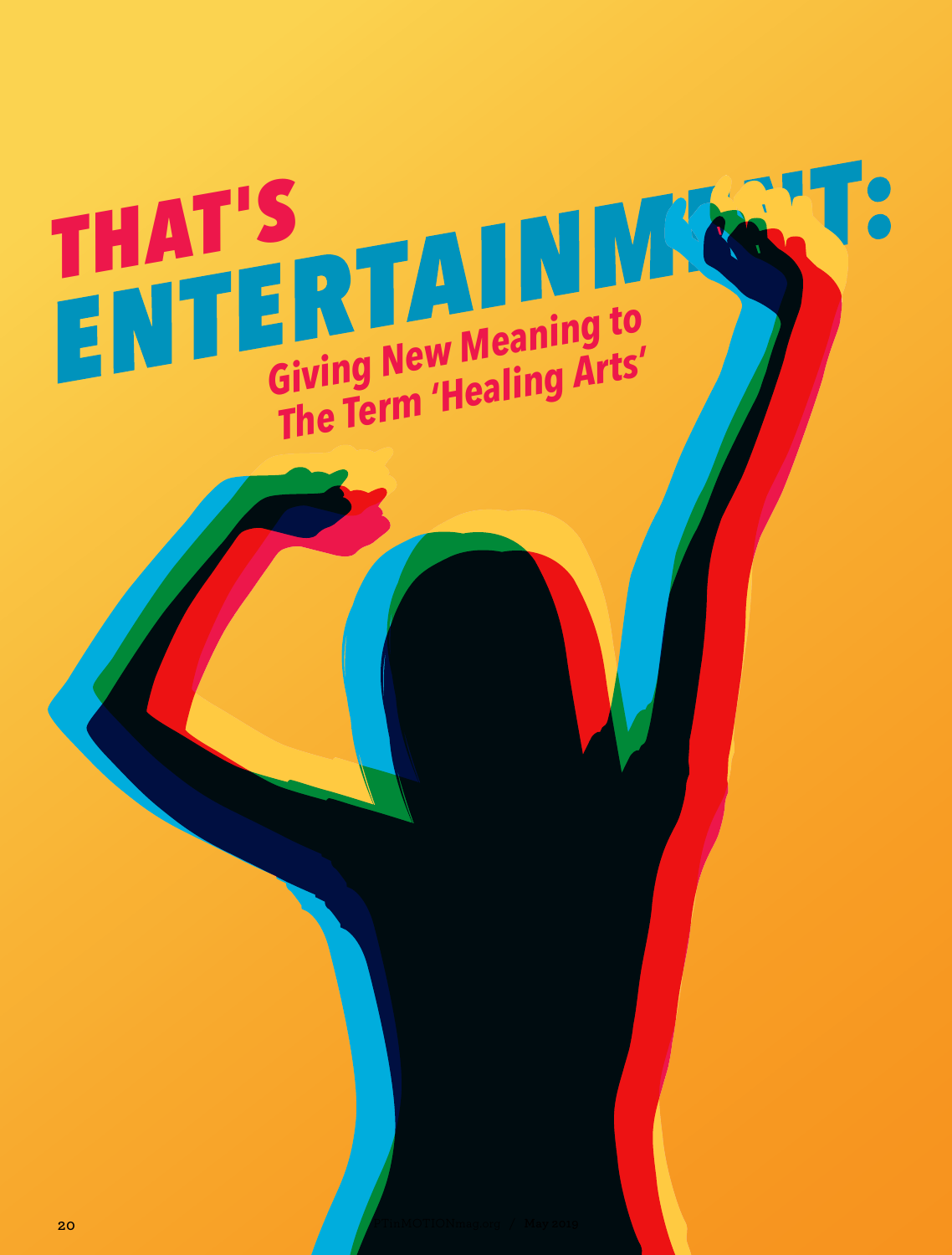**PTs and PTAs are using singing, dancing, and even magic to help improve patient outcomes.** 

### *By Keith Loria*

In the 21st century, physical thera<br>
(PTs) are tapping into many form<br>
of participatory entertainment to<br>
help their patients. Many are using n the 21st century, physical therapists (PTs) are tapping into many forms of participatory entertainment to music in a variety of ways. Some PTs evoke vaudeville acts for senior citizens with memory impairment. Some even practice magic to improve patients' gross motor function, improve strength and balance, and relieve pain.

Employing the performing arts in physical therapist practice can be rewarding for patients and clinicians alike. Since motivation is important to clinical success, the motivating power of the arts can help produce quicker healing.

### *THE DANCE ADVANTAGE*

Since 2005, Gammon M. Earhart, PT, PhD, director of the Program in Physical Therapy within the Washington University School of Medicine in St Louis, has been studying the benefits of tango dancing for balance, walking, and other aspects of function among people with Parkinson disease (PD). Additionally, over the past few years, her program has examined the effects of music and singing on walking performance among that population.

"Tango and other dance classes for people with PD now are offered around the nation and the world," she observes. "Our studies suggest that dancing for

an hour twice a week is sufficient to convey gains. Elements of dance also can be incorporated into treatment sessions," she notes, such as strategies to promote turning, walking backward, and other specific movements.

One study compared people with PD who danced twice a week for an entire year with people who continued their typical activities without any specific exercise prescription. The results showed that the trajectory of the disease process was less steep in those who danced the tango.<sup>1</sup> Other studies have explored the effects of tango versus other types of dancing, the benefits of tango versus treadmill use or stretching, the pluses of tango versus ballroom dancing for rehabilitation, and whether telerehabilitation can be used when working with patients doing the tango. $2-7$ 

While Earhart's data suggest improvements at the group level with dance, patients also self-report the ways in which they feel dance has helped them. For example, she recalls, 1 patient said that after dancing for 3 months, he noticed how much more easily he could walk and move within his home. He was excited to report that he could go to his closet, get his slippers, then take a few steps backward to get out of the closet. Before, he would get stuck because he was unable to move backward safely.

*"Our studies suggest that dancing for an hour twice a week is sufficient to convey gains."* GAMMON M. EARHART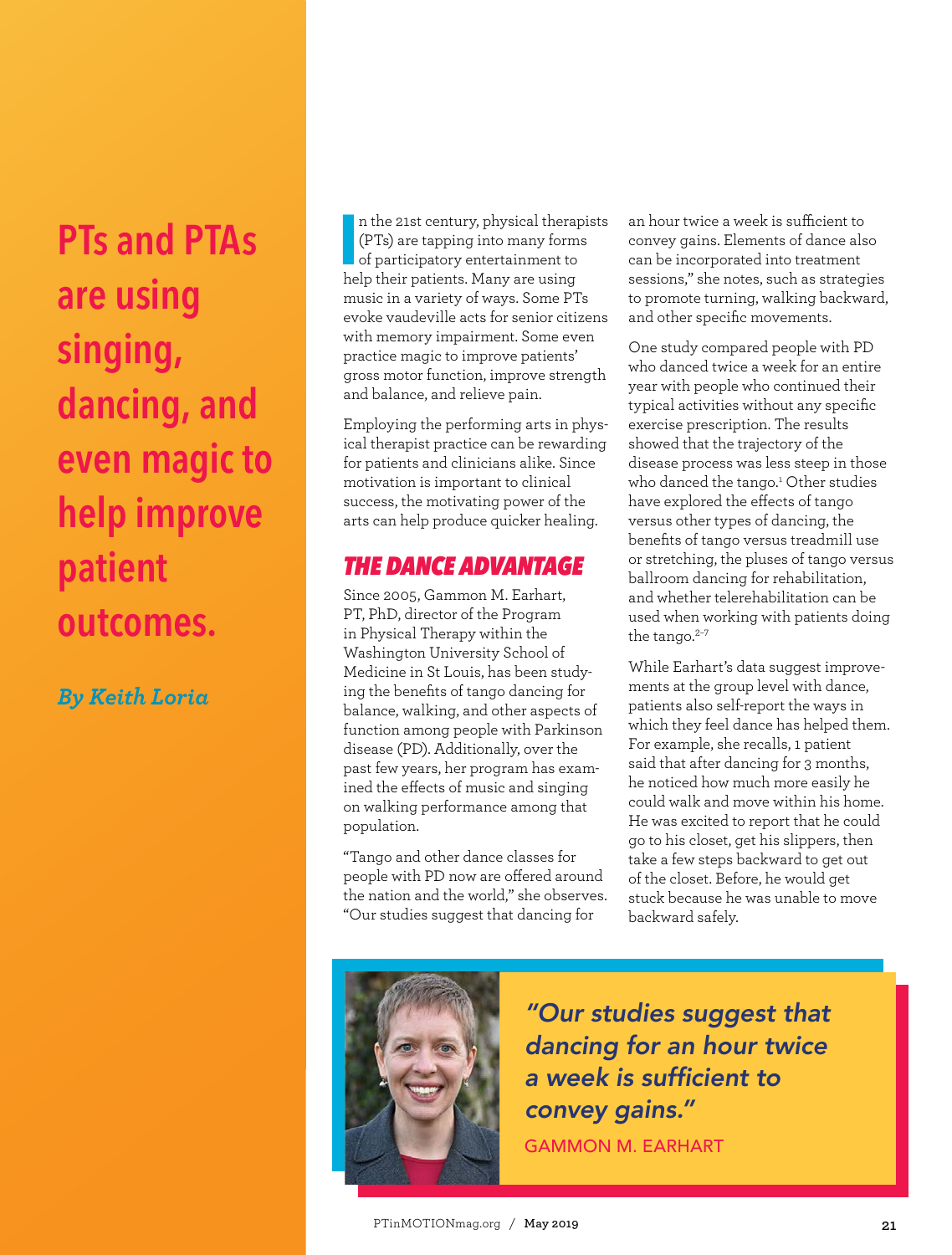

*"Our reasons for using dance include building core musculatures, increasing lower extremities strength, increasing balance...and dancing is fun!"* EUNICE SHEN

"We have seen people with mild to moderate PD improve, with the greatest improvements noted for those with the greatest mobility impairments prior to beginning to dance," Earhart says. "Our studies require that people are able to walk independently for at least 10 feet."

Eunice Shen, PT, DPT, PhD, physical therapy education coordinator with California Children's Medical Services, Department of Public Health, started integrating dance into her therapy sessions in 2005.

"As a consultant and volunteer in my community, I started working with a high school freshman who was identified as having a learning disability and motor planning problems," Shen says. "She could not pass a regular physical education class and was referred by her Individualized Education Plan [IEP] to take an adaptive physical education class at her high school."

This student was assigned to take a dance class recommended by the IEP planning team, but the teen had difficulty learning the movements and lacked adequate coordination and balance. Her family asked Shen to evaluate and work with her so that she could participate in the dance class.

Based on her evaluation of this patient, Shen provided a short-term physical therapist intervention of 60 minutes twice a week for 8 weeks to improve the teen's coordination skills. Shen also contacted a local dance instructor, and the 2 provided private lessons to the teen for 1 hour, 1 or 2 times a month, for 3 months. Shen videotaped the teen

learning the dance steps and used the footage as part of her home education program.

Since then, Shen and her team have used dance as a component of physical therapy and occupational therapy for children with various medical conditions and diagnoses, including juvenile idiopathic arthritis, cerebral palsy, ataxia, Erb's palsy, brain cancer resulting in poor balance and walking ability, and mild arthrogryposis.

"Our reasons for using dance include building core musculatures, increasing lower extremities strength, increasing balance, learning movement sequences and creative movement requiring balance, increasing body awareness, encouraging creativity, increasing flexibility and mobility, increasing



group interaction, increasing participation, and encouraging community reintegration," Shen says. "And," she notes, "dancing is fun."

#### *HITTING THE RIGHT NOTES*

Older adults with dementia retain the ability to sing familiar songs and play musical instruments late into the disease. In a recent presentation to the American Physical Therapy Association of Massachusetts, Sara Knox, PT, DPT, said that music therapy has been shown to enhance communication in people with dementia and to increase cognitive functions such as speech and attention. There's even evidence to suggest that music therapy can decrease aggression, agitation, and wandering. Knox, associate chair of the Department of Physical Therapy at the MGH Institute of Health Professions in Boston, is a board-certified clinical specialist in geriatric physical therapy.

Over the past 2 years, Cindy Flom-Meland, PT, director of clinical education at the University of North Dakota's School of Medicine & Health Sciences, has been teaming up with a music therapist to bring together students from each program at the school to work with clients living with neurological impairments, activity limitations, and participation restrictions.

"We paired 2 physical therapy students and 1 music therapy student with a client in our community, and they worked together for 13 weeks," she explains. "Weeks 1 and 13 were assessment weeks. During the middle 11 weeks, they provided collaborative intervention for the client under my direct supervision and that of the music therapist."

Based on assessment findings and the client's goals, a plan of care was developed including both physical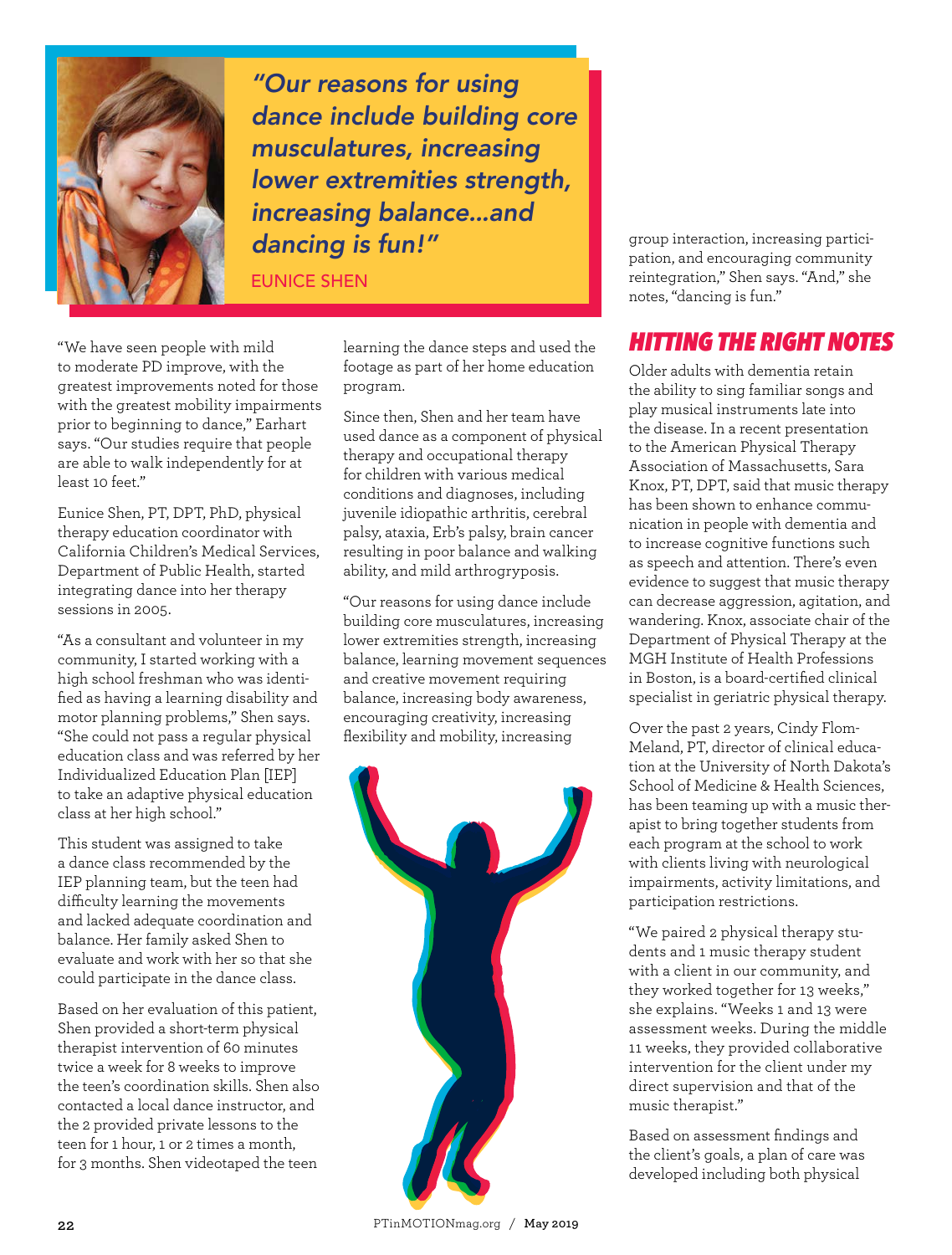therapy and music therapy. The 3 music therapy techniques employed were rhythmic auditory stimulation (RAS), patterned sensory enhancement (PSE), and therapeutic instrumental music performance (TIMP).

"RAS was more beneficial with gait activities, PSE with sit-to-stand transitions and step taps, and TIMP with reaching activities," Flom-Meland says. "The assessment measurements included the Timed-Up-and-Go [TUG], cognitive TUG, 5-times-sit-to-stand [FTSTS], Berg Balance Scale [BBS], gait analysis with use of GaitRite, and a quality-of-life measure. The majority of clients improved in several of these assessments."

For example, one client improved her TUG time from 58 seconds with minimal assistance at week 1 to 35.34 seconds with contact guard assist by week 13, and her FTSTS improved from 38.66 seconds to 22.81 seconds. Another client improved her BBS from 33/56 to 45/56 and her FTSTS from 19 seconds to 11.16 seconds.

"We also were able to simulate 'beach walking' for one client who had a vacation planned with her family and wanted to walk rather than be pushed in a wheelchair. This meant the world to her, and it was such a joy to hear about her vacation when she returned," Flom-Meland says. "The music the music therapist used was based on the client's preferences, so the client found it motivating. It was fun to see how the music and techniques used in conjunction with facilitation from the PT helped clients move better and improve in functional status. We truly are better together."

Donna Frownfelter, PT, DPT, MA, program director of the transitional doctor of physical therapy (DPT) program at Rosalind Franklin University of



Medicine and Science in North Chicago, Illinois, has been using music and imagery in physical therapy for years. Lately, though, she's seen it change.

"I always was involved with music from church choirs to musical groups in high school to performing in musicals—and have long incorporated music and imagery with my patients who have difficulties relating to cardiovascular and pulmonary performance," she says. She became even more involved when her daughter, Lauren Frownfelter Viljamaa, MT-BC, who taught music for 15 years, went back to school to become a music therapist.

Over the past 2 years, the 2 found commonalities and opportunities to collaborate, and developed ways to optimize patient outcomes with both music and therapy. They presented a session at APTA's Combined Sections Meeting earlier this year outlining the concepts of combining physical therapy and music therapy, and demonstrating applications in practice.

"I have used music with my patients, and I used it myself when I had my knees replaced. I have seen its effect on patients—either getting them more involved with activity and motivated in pulmonary or cardiac rehab programs, or calming them during stressful procedures," Frownfelter says. "Many PTs have seen the literature regarding

benefits for people with neurological impairments such as CVA [cerebrovascular accident], autism, and Parkinson disease but are not as aware of music's benefits for people with CVP [cardiovascular and pulmonary] issues."

When she sends patients home with a walking program, Frownfelter has identified music that motivates them and is fun to listen to while walking the recommended 30 minutes a day. The music therapist, she notes, can help identify the appropriate pace of walking and can include music with faster or slower paces to encourage the desired gait.

"Virtually anyone can benefit from music with activity, but evidence [from studies conducted] with doctors and nurses has shown that music has a very positive effect on people with CVP issues by producing desired decreases in vital signs and providing a sense of well-being and motivation," 8–12 Frownfelter says. "I am interested in patients who were hospitalized not being re-hospitalized with CVP issues. Activity, exercise, and airway clearance can help."

Frownfelter also recently has begun collaborating with a music therapist at a local hospital. They team up to play music during procedures that patients may find frightening, difficult, or painful—such as magnetic resonance imaging and pre-surgery angiograms.

She has seen success with having patients listen to Mozart—seeing heart rate, blood pressure, respiratory rate, and cortisol levels decrease. Furthermore, she notes, in some intensive care units music is played to have a calming effect.

"The music needs to be preferred or self-selected—not just something someone decides to play for a patient,"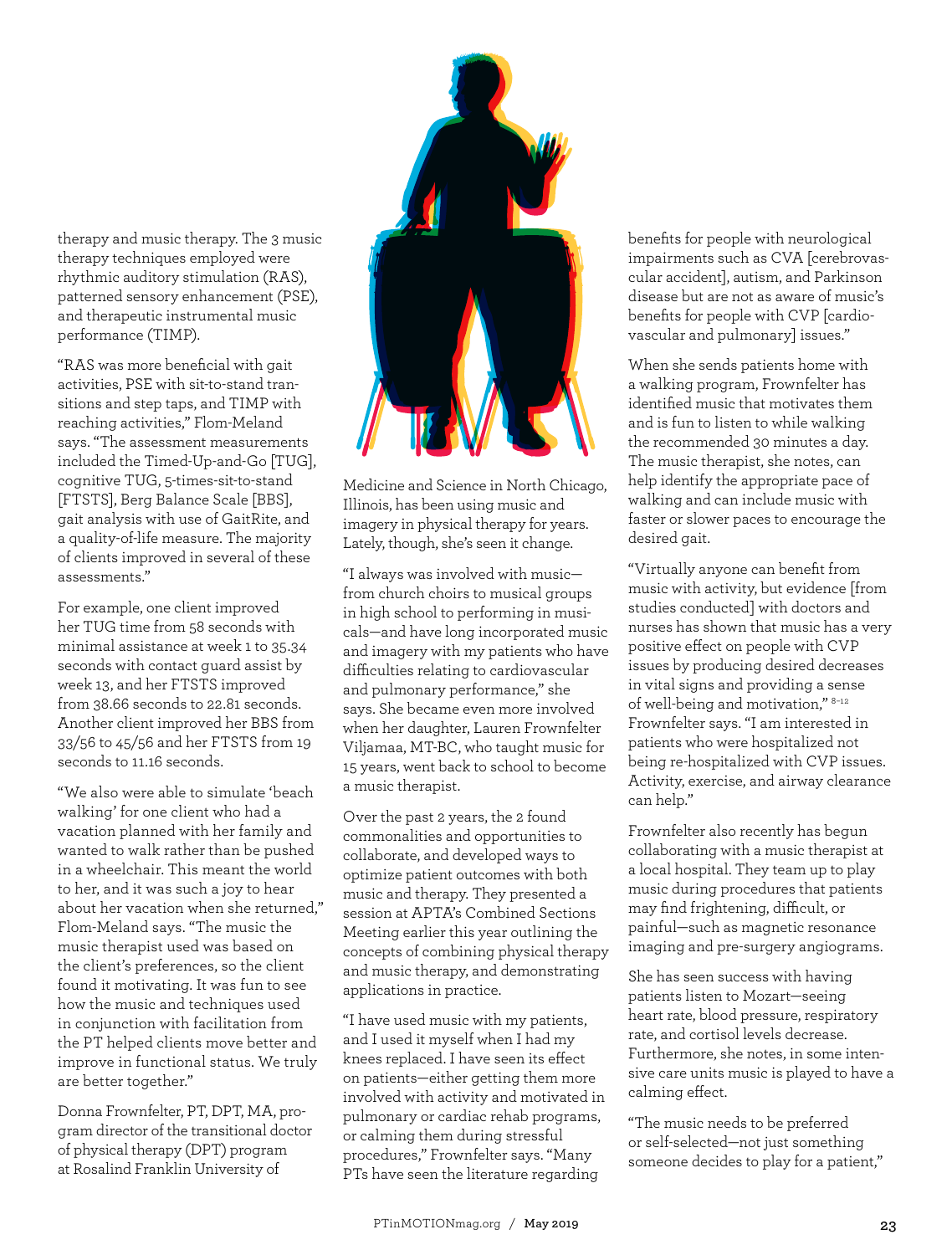

*"Every number has a specific balance, gait, or cardiovascular intention hidden in the dance and choreography. As a result, the participants push themselves harder and have fun while working on specific issues."* CHRISTINE CHILDERS

Frownfelter says. "Some music can trigger negative memories and can be disturbing rather than calming, so care must be taken to optimize the experience."

Other researchers also have found benefits to music. For example, in addition to her positive experiences with dancing, Earhart was involved in a study that showed promise for singing as an effective cueing technique that may be as good as or better than traditional cueing techniques for improving gait among people with PD.13

## *BLASTS FROM THE PAST*

Christine Childers, PT, assistant director of the DPT program at the University of St Augustine in San Marcos, California, has developed a program around movement and music that uses choreography themed to music appropriate for patients who are older—such as songs that were popular when those individuals were considerably younger.

"I conduct a 60-minute workout with older adults, including those in assisted living and memory care units," she says. "It is an intensive workout, but every number has a specific balance, gait, or cardiovascular intention hidden in the dance and choreography. As a result, the participants push themselves harder and have fun while working on specific issues."

Like Frownfelter, Childers presented a session at CSM this year. Titled "Can Treating Geriatrics Be 'Sexy'?

Yes, by Adding Evidence, Movement, and Music," Childers' presentation explained her program of incorporating music and movement into interventions to improve balance, strengthening, and functional mobility.

Childers first started using music when she was asked to conduct an afternoon activity session at an assisted living facility. At the time, she was working on an assignment involving cognitive and self-efficacy theory that emphasized performance accomplishment or prior mastery of a skill.

"I know that many members of our current geriatric cohort—the so-called 'Silent Generation'—danced as a hobby and that dance venues were where they hung out on weekends," she says. "I decided to put the 2 things together—dancing themed to incorporate physical therapy concepts that were critical for aging adults, such as balance strategies."

Childers primarily conducts movement and music sessions at assisted living facilities, using students from her program in a service learning capacity. That, she says, helps them learn to better communicate with older adults and to see how hard they safely can push them.

"Any of our older adults can benefit from this type of exercise concept, as it increases their physical activity, which is a primary component for fall prevention," she says. "The themed work also can focus on specific balance deficits. It also can be used with individuals with a specific diagnosis, such as Parkinson disease, as we can incorporate the concepts of increasing amplitude of movement."

### *ABRACADABRA*

Kevin Spencer has been working with providers and their patients for more than 20 years using simple magic tricks to accompany therapy. He founded Healing of Magic when he realized the challenges of motivating patients during a long rehabilitation.

"I developed a systematic, organized approach to using magic tricks" to give PTs and occupational therapists [OTs] another tool in their therapeutic programs," he says. "The most important aspect of this technique is the client's ability to transfer the skills learned by performing magic tricks into activities of daily living. Learning and performing magic tricks offers them a means to safely explore their skill level while providing a fun way of reaching therapeutic goals." He has received approved provider status from the American Occupational Therapy Association (AOTA).

He started using magic for treatment after becoming involved in a serious car accident when he was in his late 20s. Learning and performing magic became an important part of his own recovery.

"Each magic trick I learned improved my motor skills and strength, and increased my independence," Spencer says. "It also bolstered my confidence and self-esteem, helping to reshape my self-concept—something that is crucial for every recovering patient."

Spencer recently worked with physical therapist students at the University of Iowa, teaching them how to tie "magical" knots, make a wand seemingly float in the air, and make rubber bands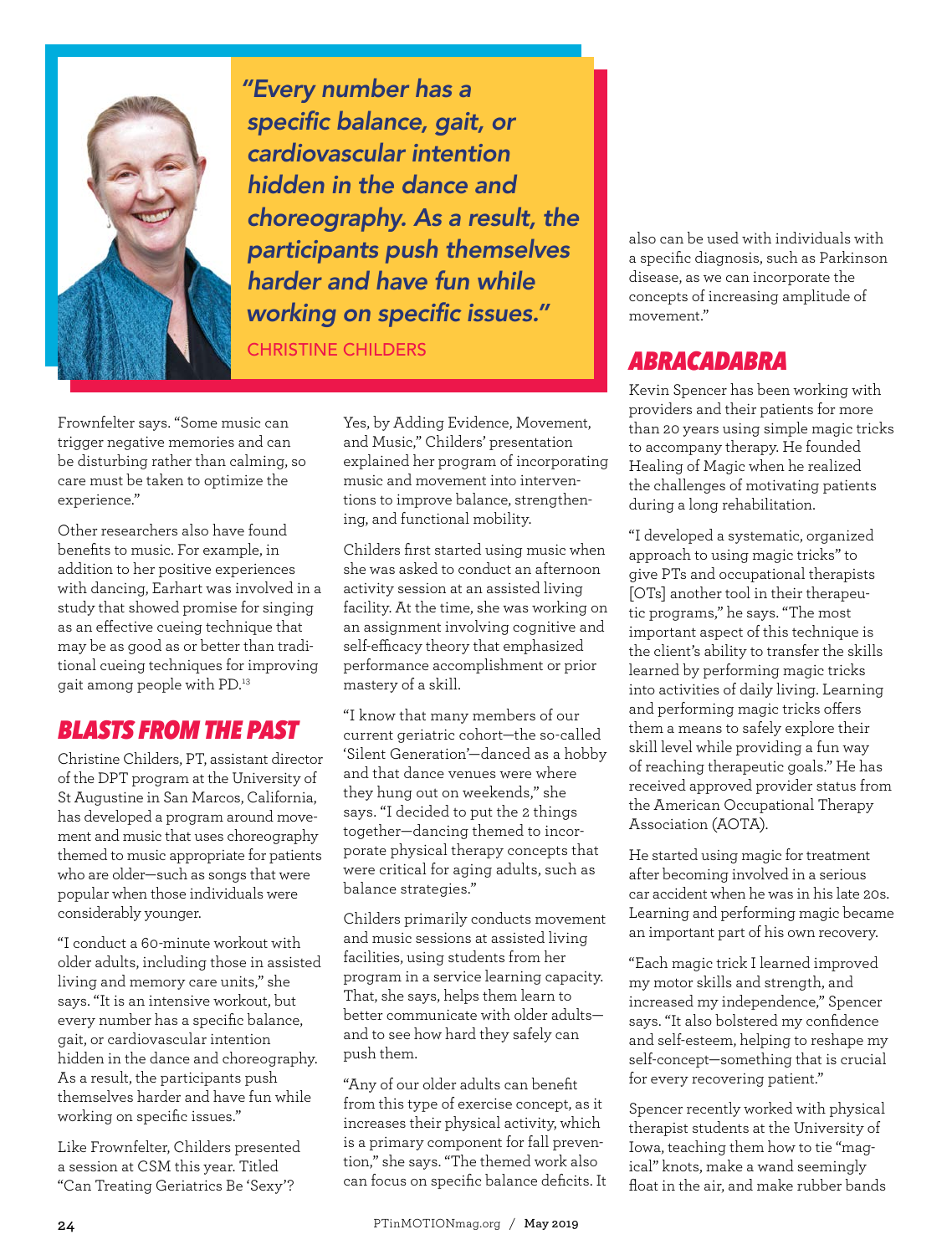

jump from finger to finger. He explains that each of these tricks has implications for physical therapy.

"Performing magic tricks as a therapeutic intervention is merely the incorporation of task-specific manual exercises specifically designed to achieve rehabilitation goals," he says. For example, learning to "magically" tie a knot in the middle of a rope can be used to improve upper-body range of motion, strength, and standing balance; and can help build core strength.

"Because learning a magic trick is intrinsically motivating, I have seen many patients make faster progress in their rehabilitation because they are focusing on learning the trick," Spencer says. "In more traditional forms of therapy, patients may simply tolerate



*"Learning to 'magically' tie a knot in the middle of a rope can be used to improve upperbody range of motion, strength, and standing balance; and can help build core strength."*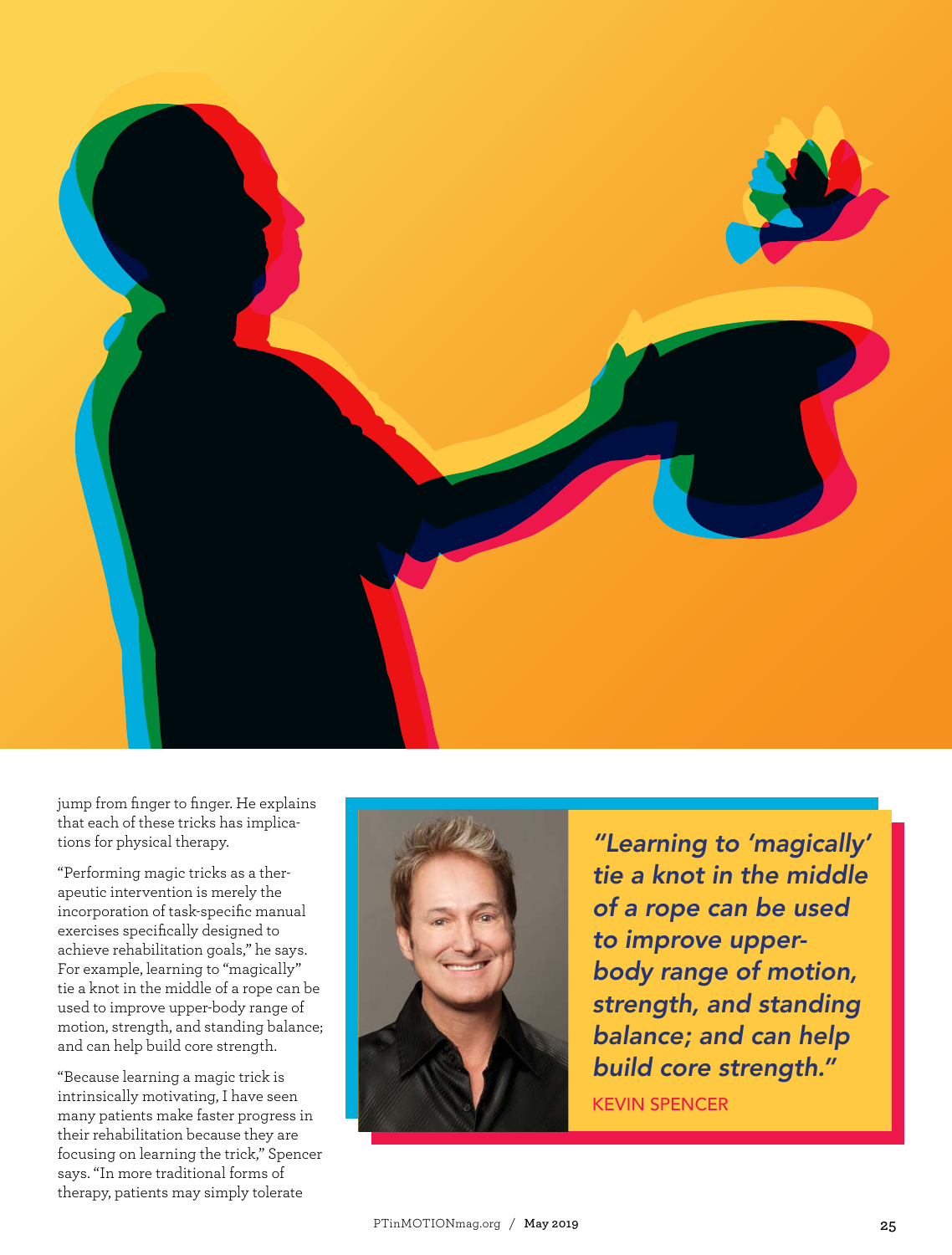

the activities rather than become fully engaged in them."

Richard Shields, PT, PhD, FAPTA, attended the university workshop and, as reported in a local newspaper, said afterward, "This is powerful. The interface between any treatment and being effective on humans is motivating them." Shields is chair of the university's Department of Physical Therapy and Rehabilitation Sciences.

"Motivation" is a word that comes up time and again when PTs talk about the patient's attraction to magic. Following the presentation of a continuing education program for rehabilitation therapists at Elon University, Charity Johansson, PT, PhD, an Elon professor, said, "The fact that magic tricks do not look like work is what makes them so effective when integrated into a

therapeutic program. The activities are inherently engaging and motivating. And because performing a magic trick is intrinsically rewarding, patients tend to practice the task far more readily and extensively than when performing more tedious exercises designed to achieve the same goals, thus facilitating more rapid achievement of their goals."

Spencer's workshops are designed for PTs, OTs, and speech-language pathologists, and sometimes a combination of all three. Following a workshop at Somerset Medical Center in Somerville, New Jersey, Nancy Morasso Reger, PT, MHS—the facility's Director of Rehab Services—said: "This course focused on the utilization of simple magic tricks and their integration into the therapeutic interventions for physical, occupational, and speech therapy patients….I appreciated the fact that

[Spencer] challenged the class, both physically and mentally, to analyze how a simple trick related back to therapeutic interventions addressing multiple patient goals: cognitive, perceptual, psychosocial, and motor."

Applications of magic as a treatment technique address a broad spectrum of patient populations. These include patients with developmental disabilities, mental health conditions, physical disabilities, geriatric rehabilitation needs, and specific disease-related deficits.14 "The technique can be used effectively with a wide variety of patient ages and diagnoses," Johansson says. For many years, incorporating magic into therapy has successfully been used in acute care, rehabilitation, outpatient hand therapy clinics, and pediatrics, Spencer says.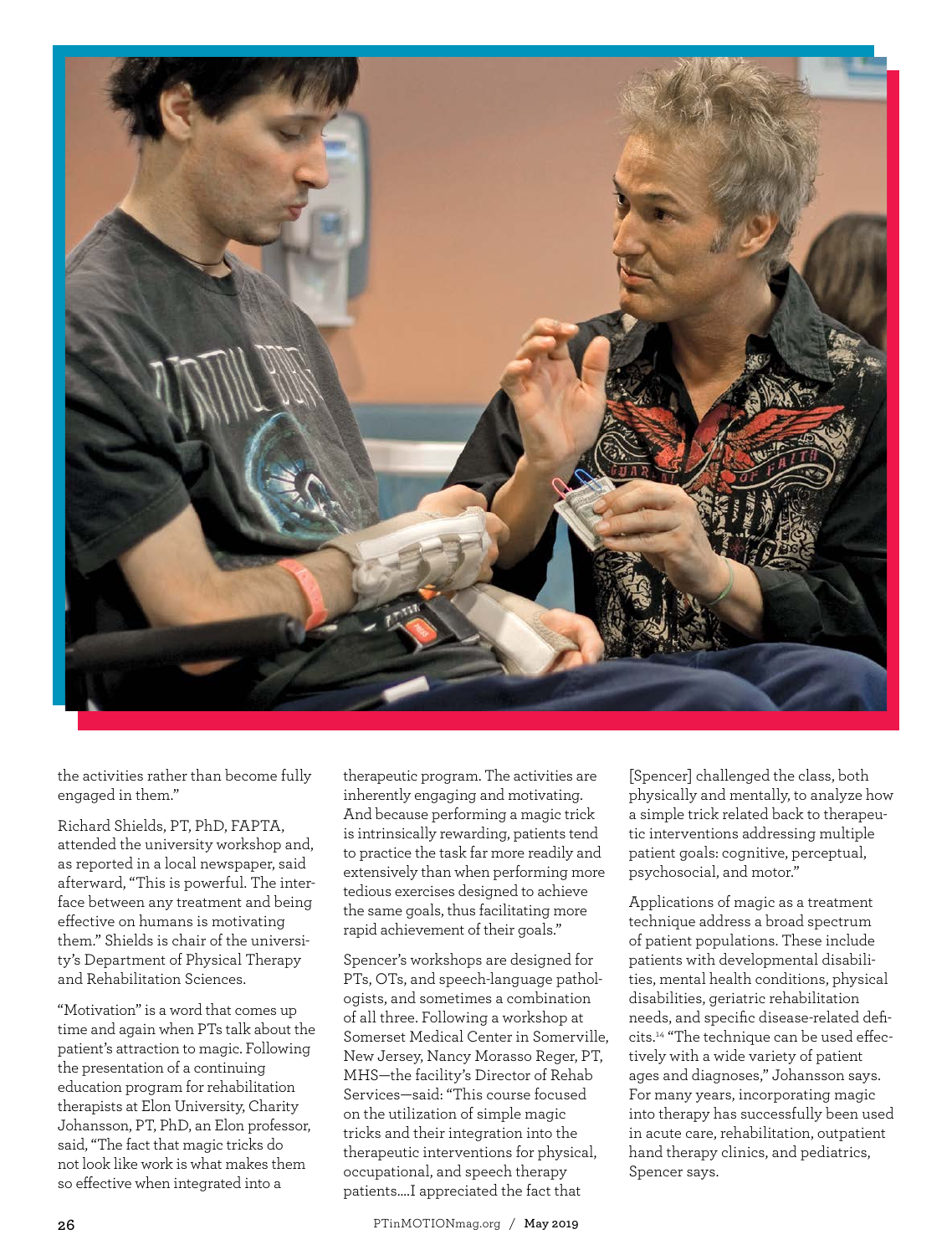Kevin Spencer (right) teaches a magic trick to a young patient with paraplegia.

Spencer's Healing of Magic isn't the only program that includes magic as a rehabilitative intervention. Magician and illusionist David Copperfield initiated "Project Magic" in 1982. In describing the program, one study comments: "It was similar to 'Healing of Magic' in that it recognized the overlooked power of incorporating magic into the therapy program of patients bouncing back from head trauma and spinal cord injuries. Occupational and physical therapists, clinicians, and other healthcare professionals had voiced their satisfaction of Copperfield's innovation."3 AOTA endorsed Project Magic in 1982 and gave Copperfield its Health Advocate Award in 1988.15,16

Rehabilitation programs employing magic also can be found in other countries. For example, Great Britain's Breathe Magic program—operated by the not-for-profit organization Breathe Arts Health Research— incorporates magic tricks into an intensive therapy program to help children who have conditions such as hemiplegia. A 10-day summer camp for youth aged 7-19 includes not only magic but also circus skills, costume design, and theater production. The magic tricks, the organization explains, "are designed to develop hand and arm function, cognitive abilities, self-confidence, and independence."17

Magicians from The Magic Circle—a worldwide society dedicated to promoting the art of magic—work alongside PTs and OTs. The camp culminates in a final magic show that the young people perform accompanied by Magic Circle magicians. The camps are followed by 3 day-long Breathe Magic Club meetings over 6 months, plus 1-to-1 therapy in group settings for individually tailored interventions. A "next step" program allows youth who attended the camp to

advance their magic abilities and add new skills such as origami and juggling.

Taking a different approach is Chicagobased Open Heart Magic's "Bedside Magic" programs. The organization establishes partnerships with hospitals and assigns a specific magician to visit children at a set time each week. Program representatives may visit partner hospitals up to 3 times a week.

The program trains volunteers to be bedside magicians. The training is structured to take individuals with no magic experience "and turn them into confident entertainers who can engage even the most hard-to-reach child. This may be a child in pain, a child in the burn unit, or a child in isolation due to a suppressed immune system."18 Although the program focuses less on rehabilitation than do some of the others, it nevertheless emphasizes the existence of a therapeutic element: "When kids learn magic tricks they can perform for family members, friends, and hospital staff, it helps them regain a sense of control, confidence and hope."

# *ARTS FOR ALL*

Earhart believes partnering with local artists is a great way to help patients. She encourages patients, for their part,